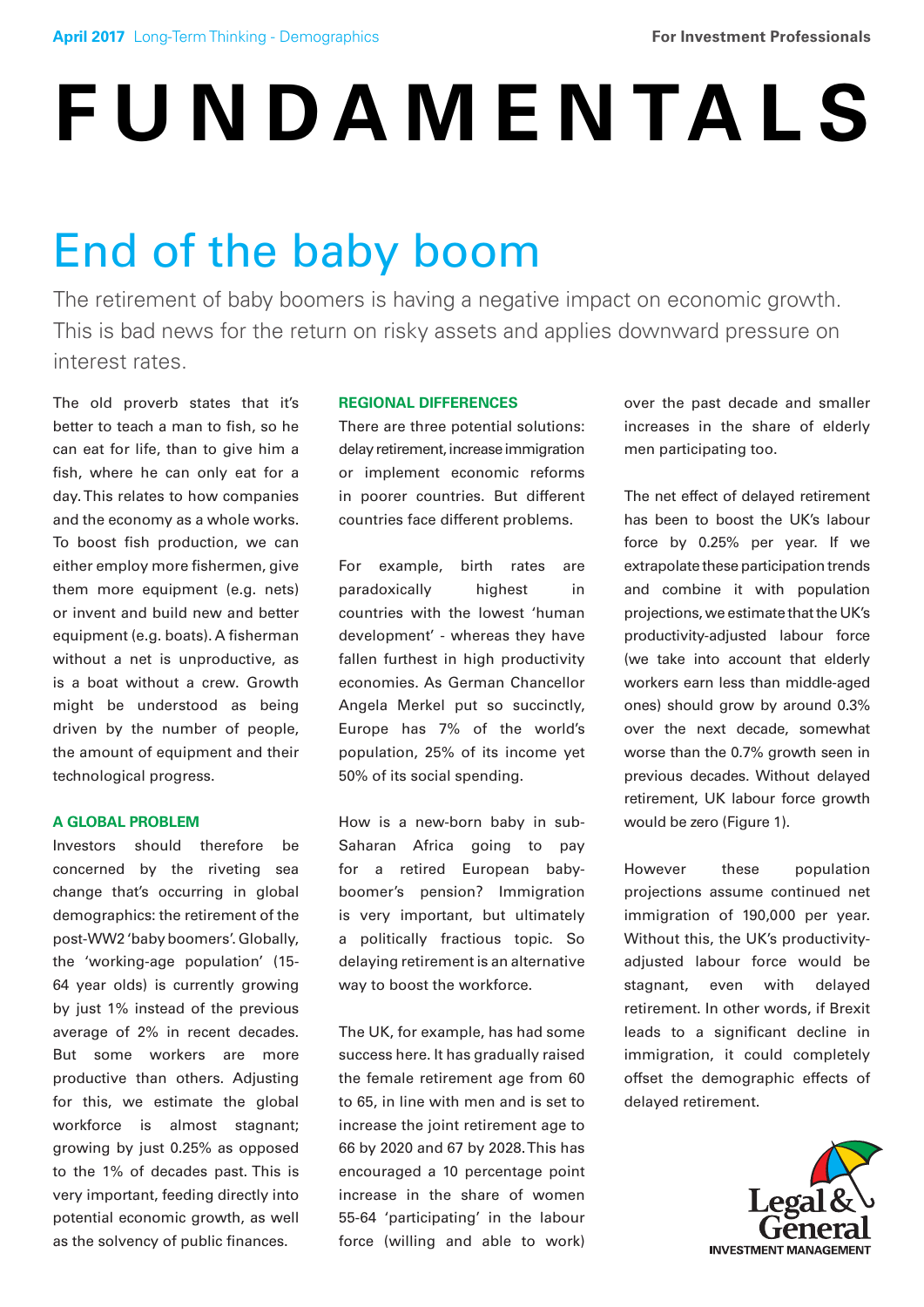#### **April 2017** Long-Term Thinking - Demographics

Immigration is also an issue in the US, with President Trump promising to "build a wall" on the southern border and an "America first" approach to jobs. As with the UK, we find immigration has made a significant boost to the labour force of around 0.4% per year. But unlike the UK, there has been no increase in the participation rate of elderly workers because the US doesn't have a formal retirement age. We estimate that the US productivity-adjusted labour force is set to be stagnant  $(+/- 0.25%)$ depending on immigration) instead of average growth of around 1.25% in recent decades. In other words, US demographics are expected to deteriorate by at least 1% per year and contribute nothing to economic growth (Figure 2).

# **ECONOMIC REFORM ACROSS EMERGING MARKETS**

What about investing in countries with stronger demographics, such as India or Nigeria? In theory, this would boost returns for investors. But as previously discussed, it's not just the number of fishermen that matters, but also whether they have the right equipment. A high birth rate is often driven by economic insecurity, which in turn deters corporate investment. However, a combination of strong demographics and economic reforms should provide better longterm returns.

We are already seeing positive signs out of India for example under Prime Minister Modi: promoting infrastructure development, opening up some state-owned industries and removing barriers for foreign investment. But this will be a long and winding road.

# **Figure 1 – Delayed retirement is boosting the UK labour force, but this could be offset by reduced immigration**



Source: OECD, UN, Macrobond, LGIM estimates

# **Figure 2 – US labour force is slowing sharply as baby boomers retire, particularly if Trump reduces immigration**



Source: OECD, UN, Macrobond, LGIM estimates

#### **BOTTOM LINE**

While policies towards immigration, retirement and economic reform vary by region and country, the overall conclusion is very clear: global trend growth is likely to be significantly lower than in the past, notably in the US. In turn, this has negative implications for expected returns on risky assets

such as equities. Lower growth also means that interest rates don't have to increase as much as previously thought so cash interest rates are unlikely to 'normalise' to levels seen previously. The inflation implications are more nuanced and ones which we will explore further in future articles on this topic.